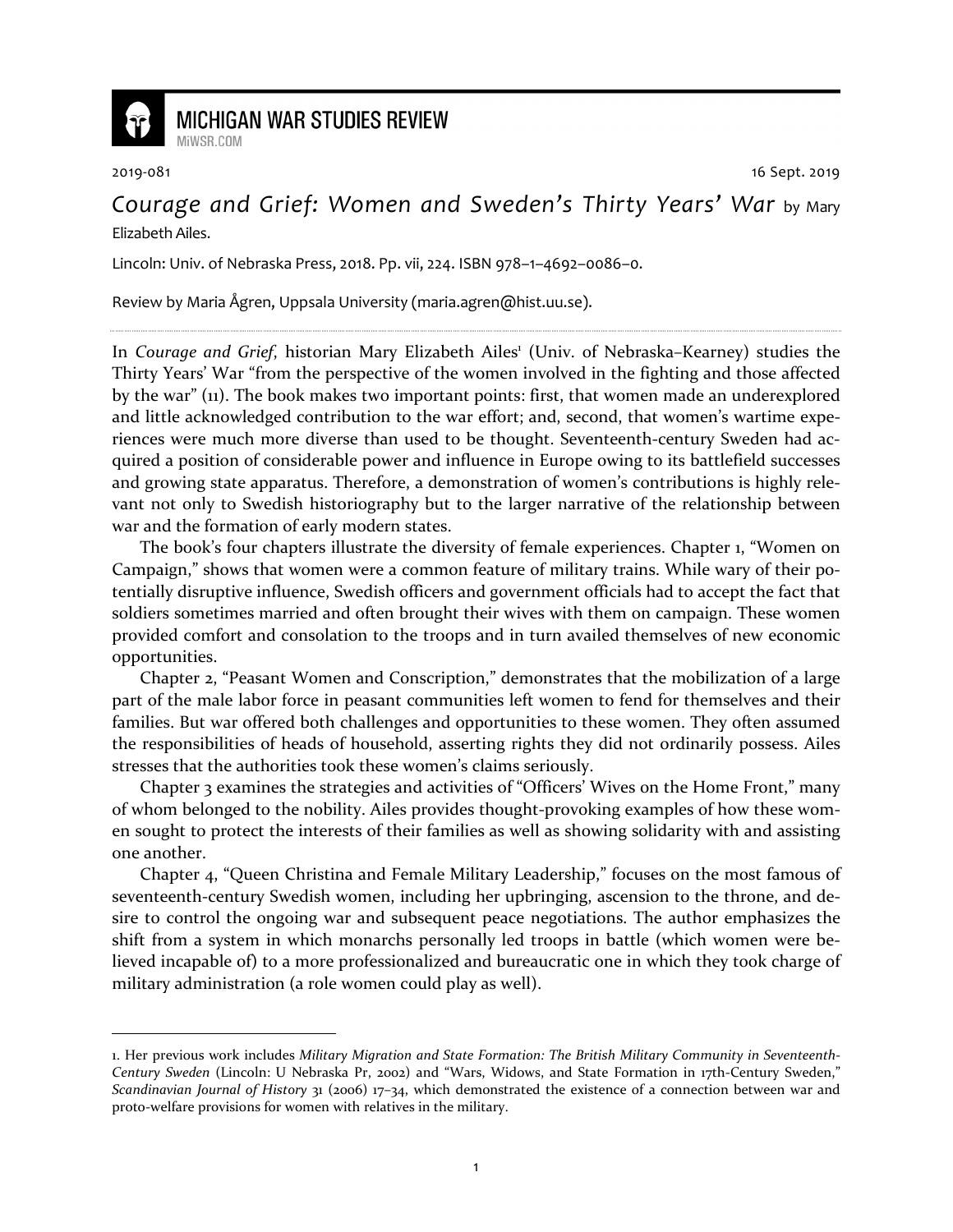Throughout, Ailes builds on relevant Swedish and Finnish scholarship, while also perceptively adducing new archival evidence. One of her overarching conclusions—that women made underexplored contributions to the war efforts—aligns with what Marie Lennersand<sup>2</sup> and other scholars have recently argued. Ailes also maintains this had implications for the early modern Swedish state's relationship to its subjects and, by extension, for the strength and effectiveness of its military endeavors:

On the home front, women's support of the war effort was … of crucial importance as many women took over running farms and paying rent and taxes when their male relatives went off to fight.… Women also raised troops for the cavalry, hired substitute soldiers for their male relatives, … and used their social influence to promote their husbands' military careers. This suggests that having a kingdom's subjects' support for a war effort was an important component of a state's military effectiveness. (167–68)

Ailes also discusses the position of women in early modern Sweden more generally, contrasting their many new wartime prospects with their "normal," much more restricted, peacetime situations. Building on an article by Kekke Stadin,<sup>3</sup> she contends that seventeenth-century Swedish scholars regarded society as "a hierarchy in which everyone knew and accepted his or her place in order to preserve social stability." The household was the legitimate center of women's lives in a world where the husband was head of the family, while the wife "was to be under his authority" (70). This rigidly patriarchal norm, Ailes suggests, was significantly modified in times of war.

In my view, this reasoning exaggerates the difference between the "normal" peacetime experience and the exceptional and "liberating" wartime experience of women, and fails to do justice to Stadin's more nuanced argument. By studying German-language theological theses later translated into Swedish, Stadin showed that the Swedish bishop who adapted the texts for a Swedish audience argued that there actually were times when the husband should obey his wife, hence moderating Martin Luther's demand that wives subordinate themselves unconditionally to their husbands. She also demonstrates that this view of household order was widely disseminated in the country in church sermons. Thus, rather than a single household norm, there were several, one of which accords with what Ailes and others have shown women could do and be in the period. They acted as heads of household in certain contexts, and not only in wartime, and they were quite capable of petitioning state authorities to assert their rights. Moreover, they were not upbraided for these activities but accepted as legitimate representatives of their households.

Thus, the contrast Ailes draws between normal subordination and extraordinary leeway during wartime is overstated and at times contradictory. At one point, she follows Maria Sjöberg<sup>4</sup> in stating that military commanders respected the women who accompanied their husbands on campaigns "because as married women they were fulfilling societal expectations that adult women would be under their husbands' control" (30), but half a page later writes that they were ac-

<sup>2.</sup> See Lennersand, J. Mispelaere, C. Pihl, and Maria Ågren, "Gender, Work, and the Fiscal-Military State," in *Making a Living, Making a Difference: Gender and Work in Early Modern European Society*, ed. Maria Ågren (NY: Oxford U Pr, 2017) 178–203.

<sup>3. &</sup>quot;Hade de svenska kvinnorna en stormaktstid? Stormaktstidens svenska stat och konstruktionen av genus," *Scandia* 63.2 (1997) 193–225, plus English summary.

<sup>4. &</sup>quot;Transformation into Manhood: Sex, Violence, and the Making of Warriors, Women and Victims in Early Modern Europe," in *Transforming Warriors: The Ritual Organization of Military Force*, ed. P. Haldén and P. Jackson (NY: Routledge, 2016) 88–108.